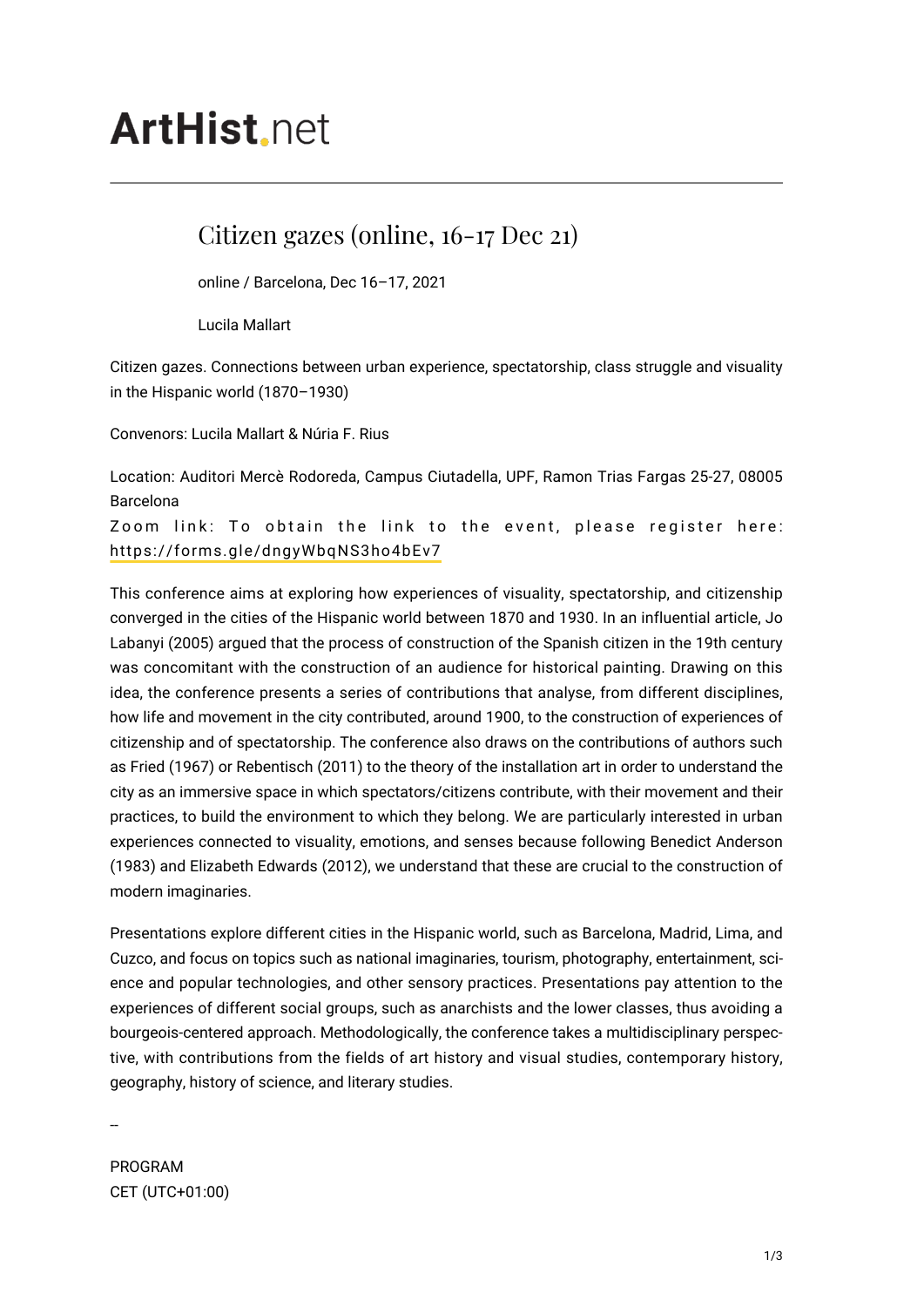ArtHist.net

THURSDAY, 16th DECEMBER 11:45-12:00 CET (UTC+01:00) Opening

11:45 Welcome and introduction, Tomas Macsotay, Lucila Mallart and Núria F. Rius

PANEL 1. Urban experience and visuality in the contemporary era Chair: Nausikaä El-Mecky (Universitat Pompeu Fabra) 12:00 Monica Degen (Brunel University, London), The New Urban Aesthetic: Instagram and the restructuring of urban experiences 12:30 Vanesa Rodríguez Galindo (Florida International University), "Hablar a los ojos". Comunicación visual y experiencia urbana en Madrid a finales del siglo XIX

13:00 Cèlia Cuenca (Universitat de Barcelona), La mirada óptica. Introducción, remediaciones y supervivencias de los espectáculos de vistas ópticas en España

13:30 Q&A

14:00 Lunch

PANEL 2. Imaginaries and citizenship in the Hispanic city at the end of the century Chair: Núria F. Rius (Universitat Pompeu Fabra) 15:00 Maria Chiara d'Argenio (University College London), "Ciudadanía imaginada" en la prensa ilustrada peruana (1880-1930)

15:30 Teresa Ferré (Observatori de la Vida Quotidiana, Barcelona), La construcción de la autorepresentación visual anarquista a través de la prensa (1890–1930)

16:00 Lucila Mallart (Universitat Pompeu Fabra), Caminant per l'Exposició: Itineraris i construcció d'imaginaris a l'Exposició Internacional de Barcelona (1914–1929)

16:30 Q&A

17:00 Break

17:30-19:30 Working session 20:00 Dinner

FRIDAY, 17th DECEMBER

PANEL 3. Technology, emotions, and leisure spaces in the contemporary city Chair: Lucila Mallart (Universitat Pompeu Fabra) 12:00 Oliver Hochadel (Institució Milà i Fontanals, CSIC), Looking at Avi. Barcelona's emblematic